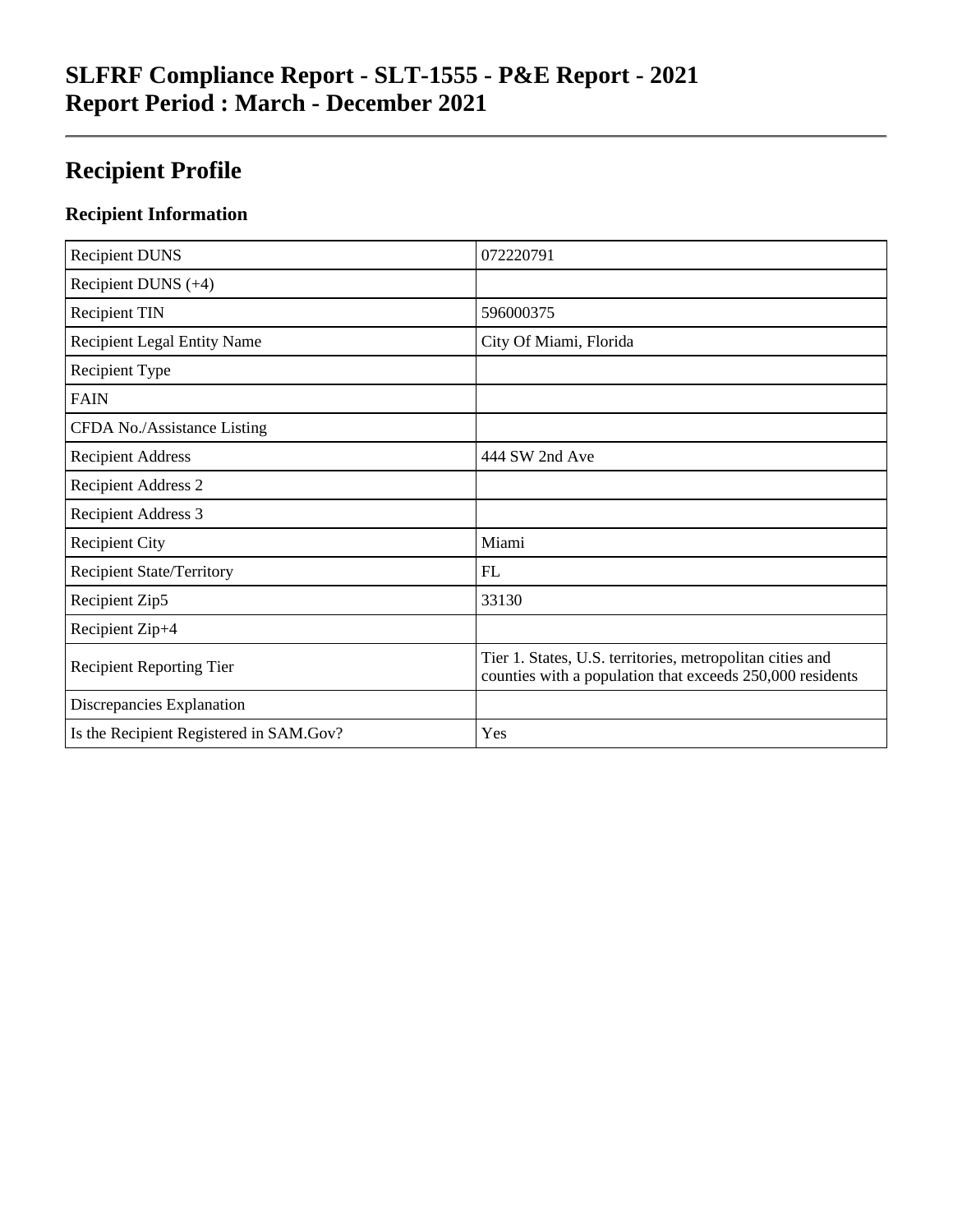# **Project Overview**

## **Project Name: ARPA-Revenue Replacement**

| Project Identification Number   | $23 - A6 - 01 - 0001$                |
|---------------------------------|--------------------------------------|
| Project Expenditure Category    | 6-Revenue Replacement                |
| Project Expenditure Subcategory | 6.1-Provision of Government Services |
| <b>Total Obligations</b>        | \$18,931,000.00                      |
| <b>Total Expenditures</b>       | \$0.00                               |
| Project Description             | Revenue Replacement allocation       |

## **Project Name: American Rescue Plan Act - Small Business Grant Program (FY2021-2026)**

| Project Identification Number   | 91-80739                                         |
|---------------------------------|--------------------------------------------------|
| Project Expenditure Category    | 2-Negative Economic Impacts                      |
| Project Expenditure Subcategory | 2.9-Small Business Economic Assistance (General) |
| <b>Total Obligations</b>        | \$386,064.76                                     |
| <b>Total Expenditures</b>       | \$386,064.76                                     |
| Project Description             | Aids to Private Organizations                    |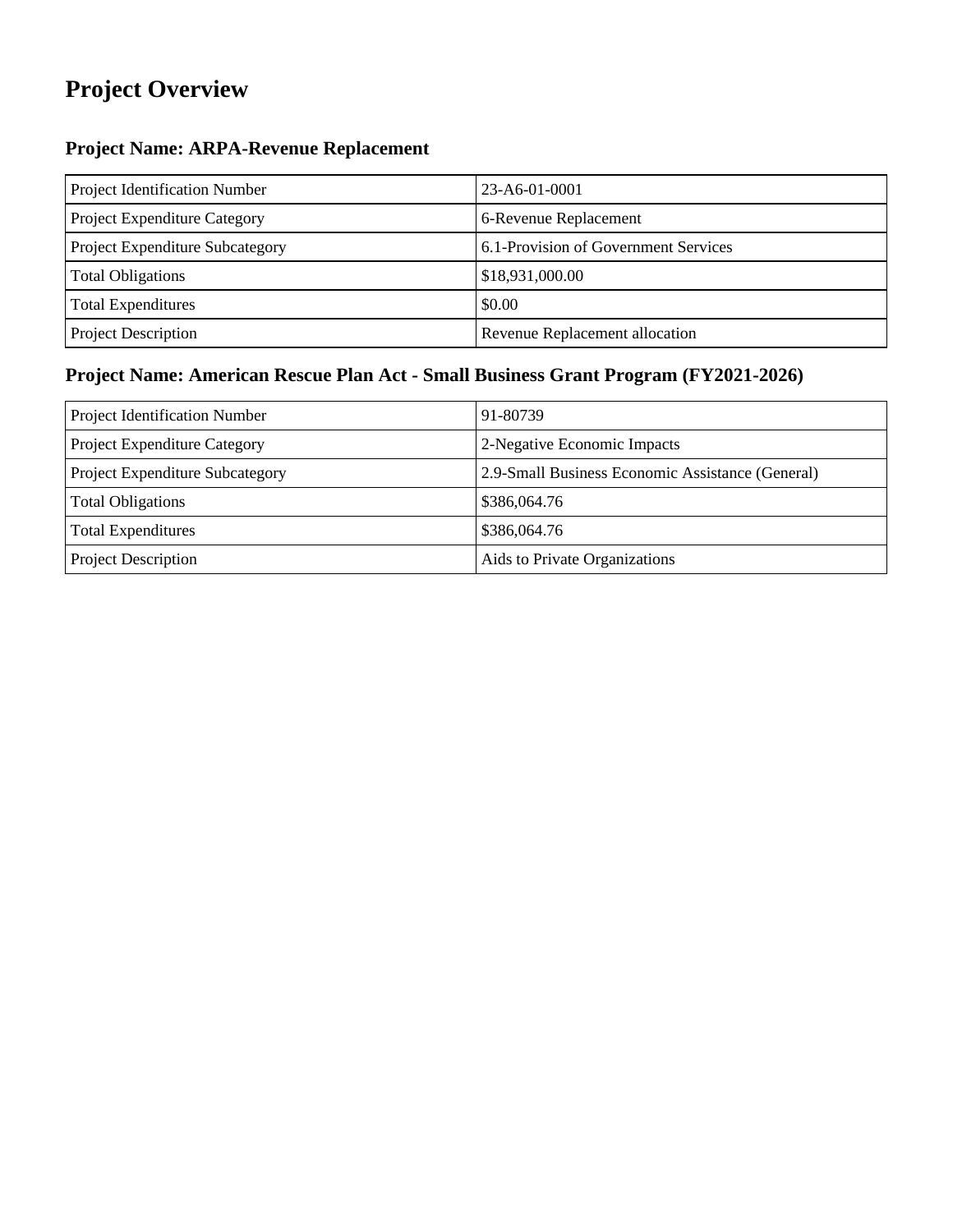# **Expenditures**

## **Aggregate Disbursements less than \$50,000**

Expenditure: EN-00049208

| Project Name                             | American Rescue Plan Act - Small Business Grant Program<br>$(FY2021-2026)$ |
|------------------------------------------|----------------------------------------------------------------------------|
| <b>Expenditure Category</b>              |                                                                            |
| Subaward Type (Aggregates)               | <b>Aggregate of Direct Payments</b>                                        |
| Total Quarterly Expenditure Amount       | \$25,000.00                                                                |
| <b>Total Quarterly Obligation Amount</b> | \$25,000.00                                                                |

#### Expenditure: EN-00049252

| <b>Project Name</b>                       | American Rescue Plan Act - Small Business Grant Program<br>$(FY2021-2026)$ |
|-------------------------------------------|----------------------------------------------------------------------------|
| <b>Expenditure Category</b>               |                                                                            |
| Subaward Type (Aggregates)                | Aggregate of Direct Payments                                               |
| <b>Total Quarterly Expenditure Amount</b> | \$4,861.40                                                                 |
| <b>Total Quarterly Obligation Amount</b>  | \$4,861.40                                                                 |

### Expenditure: EN-00049267

| Project Name                             | American Rescue Plan Act - Small Business Grant Program<br>$(FY2021-2026)$ |
|------------------------------------------|----------------------------------------------------------------------------|
| <b>Expenditure Category</b>              |                                                                            |
| Subaward Type (Aggregates)               | Aggregate of Direct Payments                                               |
| Total Quarterly Expenditure Amount       | \$1,461.00                                                                 |
| <b>Total Quarterly Obligation Amount</b> | \$1,461.00                                                                 |

### Expenditure: EN-00049211

| Project Name                              | American Rescue Plan Act - Small Business Grant Program<br>$(FY2021-2026)$ |
|-------------------------------------------|----------------------------------------------------------------------------|
| <b>Expenditure Category</b>               |                                                                            |
| Subaward Type (Aggregates)                | Aggregate of Direct Payments                                               |
| <b>Total Quarterly Expenditure Amount</b> | \$25,000.00                                                                |
| <b>Total Quarterly Obligation Amount</b>  | \$25,000.00                                                                |

| <b>Project Name</b>         | American Rescue Plan Act - Small Business Grant Program<br>$(FY2021-2026)$ |
|-----------------------------|----------------------------------------------------------------------------|
| <b>Expenditure Category</b> |                                                                            |
|                             |                                                                            |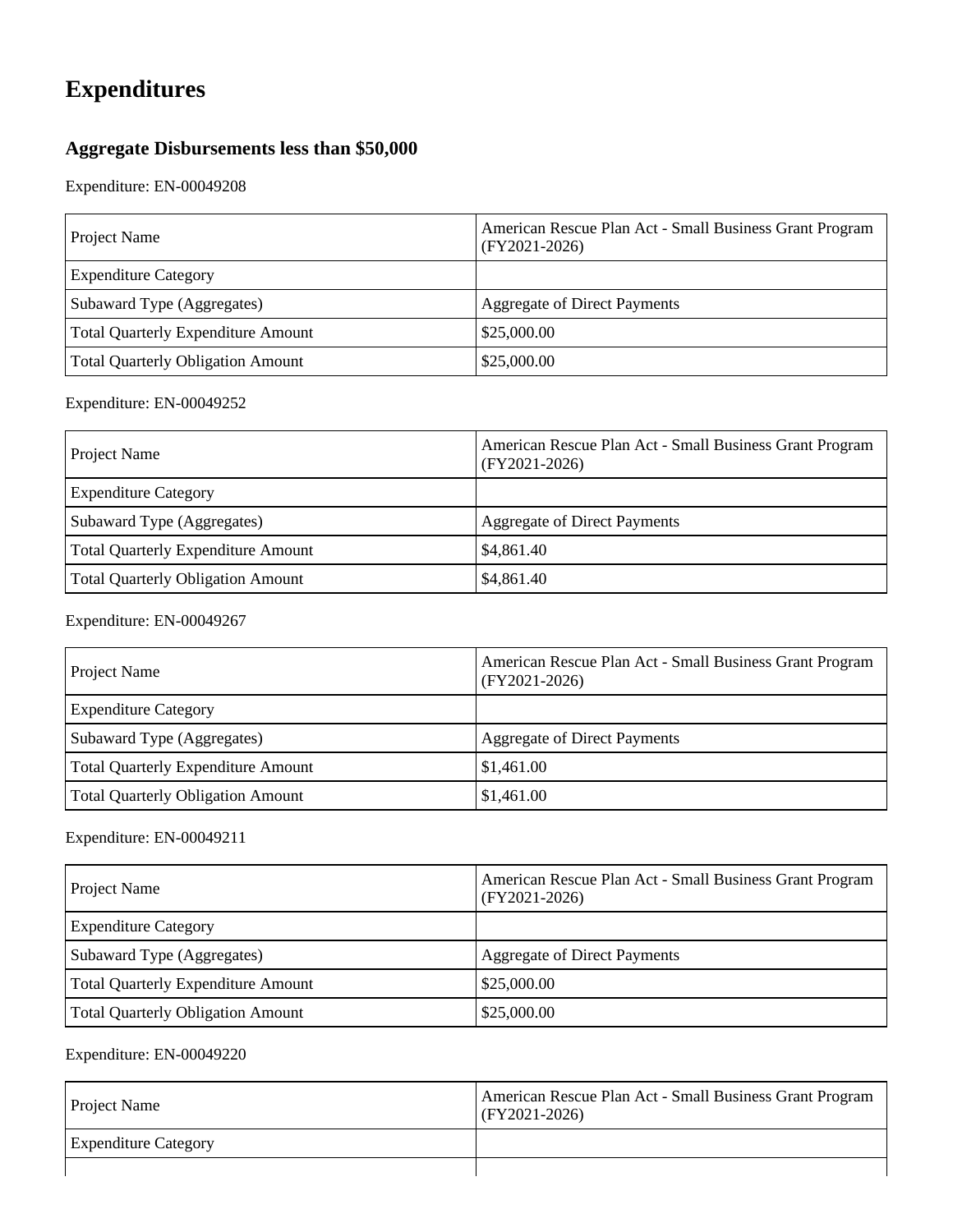| Subaward Type (Aggregates)               | Aggregate of Direct Payments |
|------------------------------------------|------------------------------|
| Total Quarterly Expenditure Amount       | \$25,000.00                  |
| <b>Total Quarterly Obligation Amount</b> | \$25,000.00                  |

### Expenditure: EN-00049214

| <b>Project Name</b>                       | American Rescue Plan Act - Small Business Grant Program<br>$(FY2021-2026)$ |
|-------------------------------------------|----------------------------------------------------------------------------|
| <b>Expenditure Category</b>               |                                                                            |
| Subaward Type (Aggregates)                | <b>Aggregate of Direct Payments</b>                                        |
| <b>Total Quarterly Expenditure Amount</b> | \$25,000.00                                                                |
| <b>Total Quarterly Obligation Amount</b>  | \$25,000.00                                                                |

### Expenditure: EN-00049216

| Project Name                             | American Rescue Plan Act - Small Business Grant Program<br>$(FY2021-2026)$ |
|------------------------------------------|----------------------------------------------------------------------------|
| <b>Expenditure Category</b>              |                                                                            |
| Subaward Type (Aggregates)               | <b>Aggregate of Direct Payments</b>                                        |
| Total Quarterly Expenditure Amount       | \$25,000.00                                                                |
| <b>Total Quarterly Obligation Amount</b> | \$25,000.00                                                                |

#### Expenditure: EN-00049231

| Project Name                              | American Rescue Plan Act - Small Business Grant Program<br>$(FY2021-2026)$ |
|-------------------------------------------|----------------------------------------------------------------------------|
| <b>Expenditure Category</b>               |                                                                            |
| Subaward Type (Aggregates)                | Aggregate of Direct Payments                                               |
| <b>Total Quarterly Expenditure Amount</b> | \$14,250.00                                                                |
| <b>Total Quarterly Obligation Amount</b>  | \$14,250.00                                                                |

### Expenditure: EN-00049225

| Project Name                              | American Rescue Plan Act - Small Business Grant Program<br>$(FY2021-2026)$ |
|-------------------------------------------|----------------------------------------------------------------------------|
| <b>Expenditure Category</b>               |                                                                            |
| Subaward Type (Aggregates)                | Aggregate of Direct Payments                                               |
| <b>Total Quarterly Expenditure Amount</b> | \$25,000.00                                                                |
| Total Quarterly Obligation Amount         | \$25,000.00                                                                |

| <b>Project Name</b>         | American Rescue Plan Act - Small Business Grant Program<br>$(FY2021-2026)$ |
|-----------------------------|----------------------------------------------------------------------------|
| <b>Expenditure Category</b> |                                                                            |
| Subaward Type (Aggregates)  | <b>Aggregate of Direct Payments</b>                                        |
|                             |                                                                            |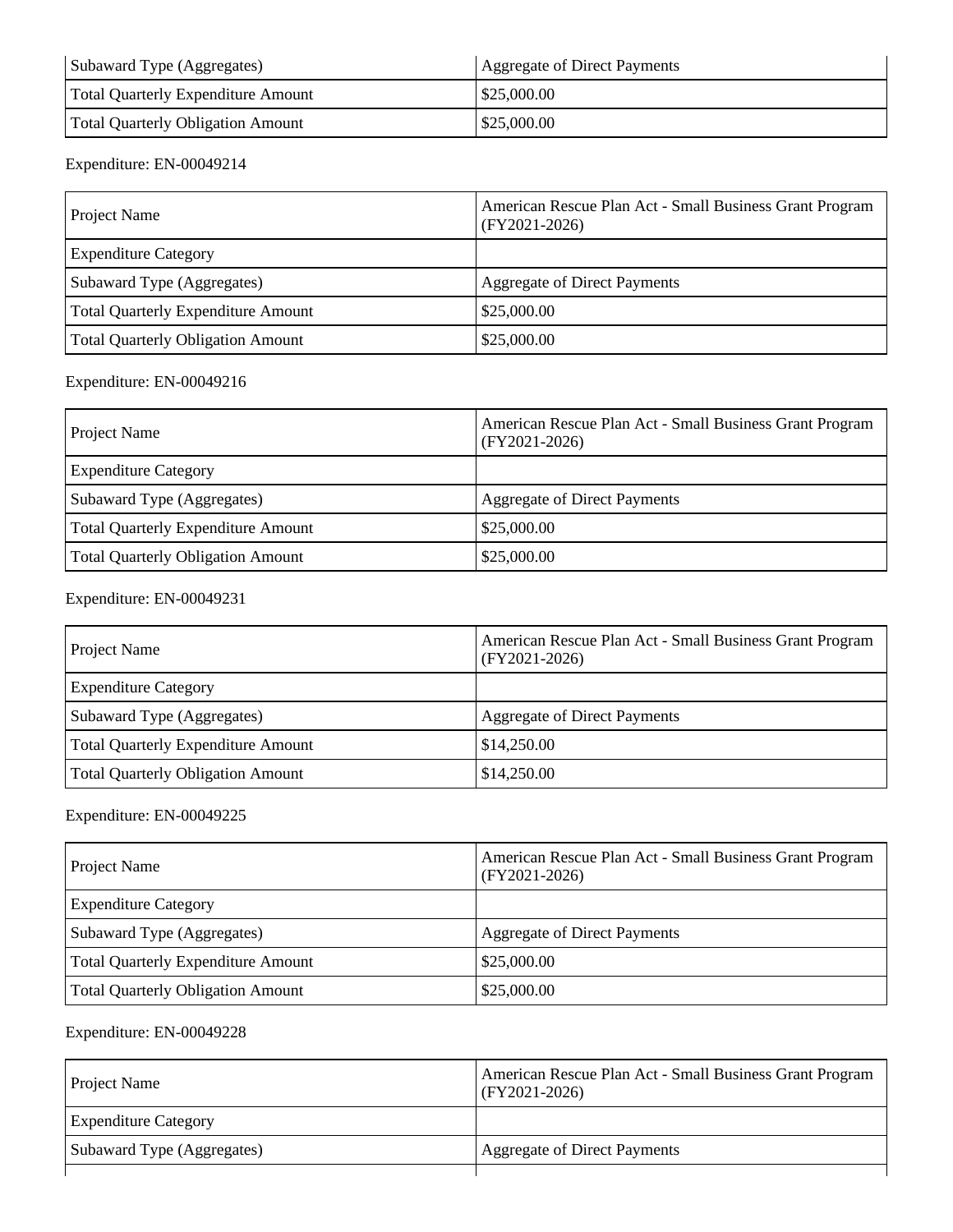| Total Quarterly Expenditure Amount       | \$25,000.00 |
|------------------------------------------|-------------|
| <b>Total Quarterly Obligation Amount</b> | \$25,000.00 |

### Expenditure: EN-00049237

| Project Name                              | American Rescue Plan Act - Small Business Grant Program<br>$(FY2021-2026)$ |
|-------------------------------------------|----------------------------------------------------------------------------|
| <b>Expenditure Category</b>               |                                                                            |
| Subaward Type (Aggregates)                | Aggregate of Direct Payments                                               |
| <b>Total Quarterly Expenditure Amount</b> | \$25,000.00                                                                |
| <b>Total Quarterly Obligation Amount</b>  | \$25,000.00                                                                |

### Expenditure: EN-00049272

| Project Name                              | American Rescue Plan Act - Small Business Grant Program<br>$(FY2021-2026)$ |
|-------------------------------------------|----------------------------------------------------------------------------|
| <b>Expenditure Category</b>               |                                                                            |
| Subaward Type (Aggregates)                | Aggregate of Direct Payments                                               |
| <b>Total Quarterly Expenditure Amount</b> | \$25,000.00                                                                |
| Total Quarterly Obligation Amount         | \$25,000.00                                                                |

### Expenditure: EN-00049278

| Project Name                              | American Rescue Plan Act - Small Business Grant Program<br>$ $ (FY2021-2026) |
|-------------------------------------------|------------------------------------------------------------------------------|
| <b>Expenditure Category</b>               |                                                                              |
| Subaward Type (Aggregates)                | Aggregate of Direct Payments                                                 |
| <b>Total Quarterly Expenditure Amount</b> | \$13,789.78                                                                  |
| <b>Total Quarterly Obligation Amount</b>  | \$13,789.78                                                                  |

#### Expenditure: EN-00049280

| <b>Project Name</b>                       | American Rescue Plan Act - Small Business Grant Program<br>$ $ (FY2021-2026) |
|-------------------------------------------|------------------------------------------------------------------------------|
| <b>Expenditure Category</b>               |                                                                              |
| Subaward Type (Aggregates)                | Aggregate of Direct Payments                                                 |
| <b>Total Quarterly Expenditure Amount</b> | \$1,004.00                                                                   |
| <b>Total Quarterly Obligation Amount</b>  | \$1,004.00                                                                   |

| <b>Project Name</b>                       | American Rescue Plan Act - Small Business Grant Program<br>$(FY2021-2026)$ |
|-------------------------------------------|----------------------------------------------------------------------------|
| <b>Expenditure Category</b>               |                                                                            |
| Subaward Type (Aggregates)                | <b>Aggregate of Direct Payments</b>                                        |
| <b>Total Quarterly Expenditure Amount</b> | \$25,000.00                                                                |
|                                           |                                                                            |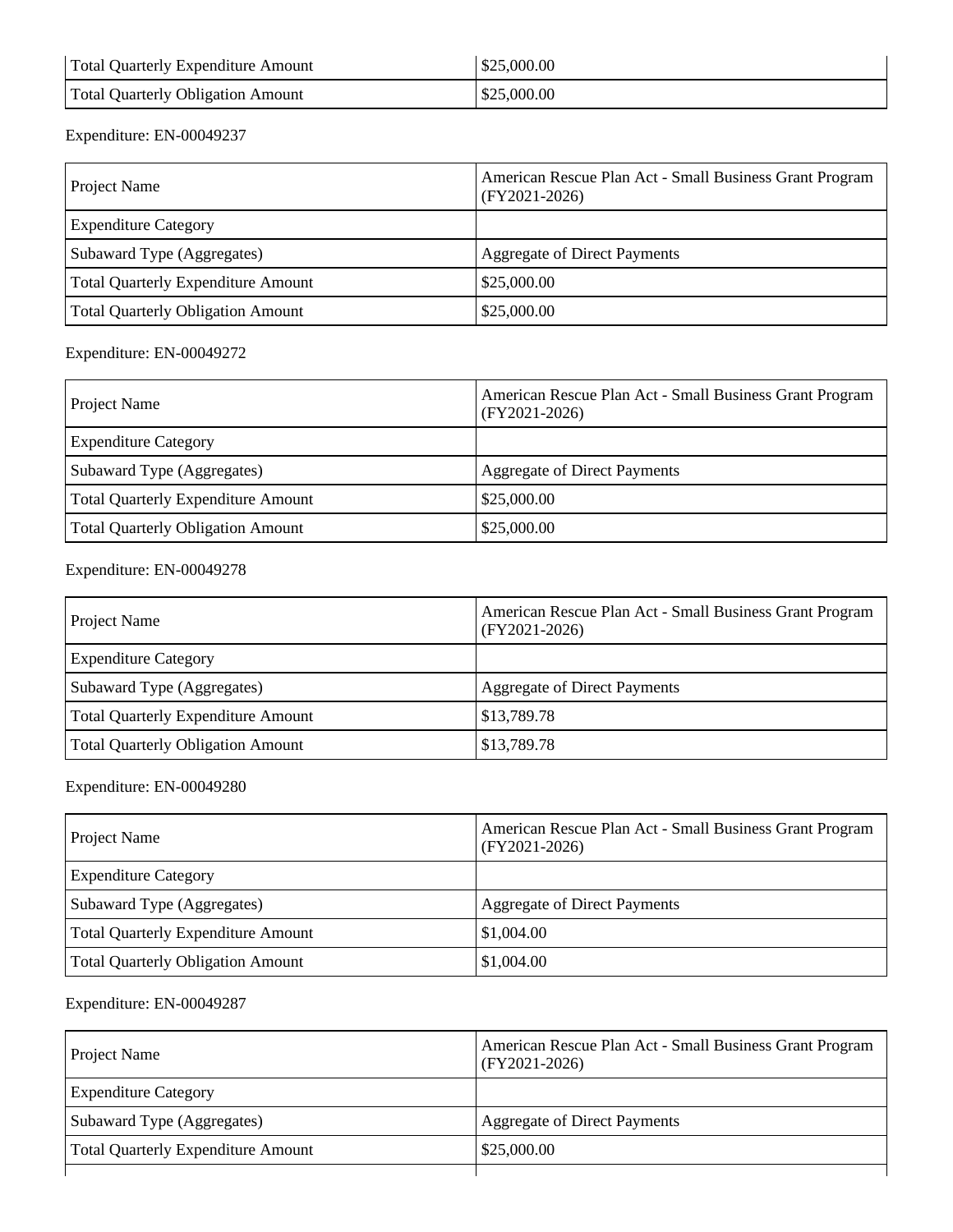### Expenditure: EN-00049292

| Project Name                              | American Rescue Plan Act - Small Business Grant Program<br>$(FY2021-2026)$ |
|-------------------------------------------|----------------------------------------------------------------------------|
| <b>Expenditure Category</b>               |                                                                            |
| Subaward Type (Aggregates)                | Aggregate of Direct Payments                                               |
| <b>Total Quarterly Expenditure Amount</b> | \$25,000.00                                                                |
| <b>Total Quarterly Obligation Amount</b>  | \$25,000.00                                                                |

#### Expenditure: EN-00049296

| Project Name                              | American Rescue Plan Act - Small Business Grant Program<br>$(FY2021-2026)$ |
|-------------------------------------------|----------------------------------------------------------------------------|
| <b>Expenditure Category</b>               |                                                                            |
| Subaward Type (Aggregates)                | Aggregate of Direct Payments                                               |
| <b>Total Quarterly Expenditure Amount</b> | \$25,000.00                                                                |
| <b>Total Quarterly Obligation Amount</b>  | \$25,000.00                                                                |

#### Expenditure: EN-00049300

| Project Name                              | American Rescue Plan Act - Small Business Grant Program<br>$(FY2021-2026)$ |
|-------------------------------------------|----------------------------------------------------------------------------|
| <b>Expenditure Category</b>               |                                                                            |
| Subaward Type (Aggregates)                | Aggregate of Direct Payments                                               |
| <b>Total Quarterly Expenditure Amount</b> | \$25,000.00                                                                |
| <b>Total Quarterly Obligation Amount</b>  | \$25,000.00                                                                |

#### Expenditure: EN-00049305

| Project Name                              | American Rescue Plan Act - Small Business Grant Program<br>$(FY2021-2026)$ |
|-------------------------------------------|----------------------------------------------------------------------------|
| <b>Expenditure Category</b>               |                                                                            |
| Subaward Type (Aggregates)                | <b>Aggregate of Direct Payments</b>                                        |
| <b>Total Quarterly Expenditure Amount</b> | \$851.00                                                                   |
| <b>Total Quarterly Obligation Amount</b>  | \$851.00                                                                   |

| Project Name                              | American Rescue Plan Act - Small Business Grant Program<br>$(FY2021-2026)$ |
|-------------------------------------------|----------------------------------------------------------------------------|
| <b>Expenditure Category</b>               |                                                                            |
| Subaward Type (Aggregates)                | Aggregate of Direct Payments                                               |
| <b>Total Quarterly Expenditure Amount</b> | \$24,847.58                                                                |
| <b>Total Quarterly Obligation Amount</b>  | \$24,847.58                                                                |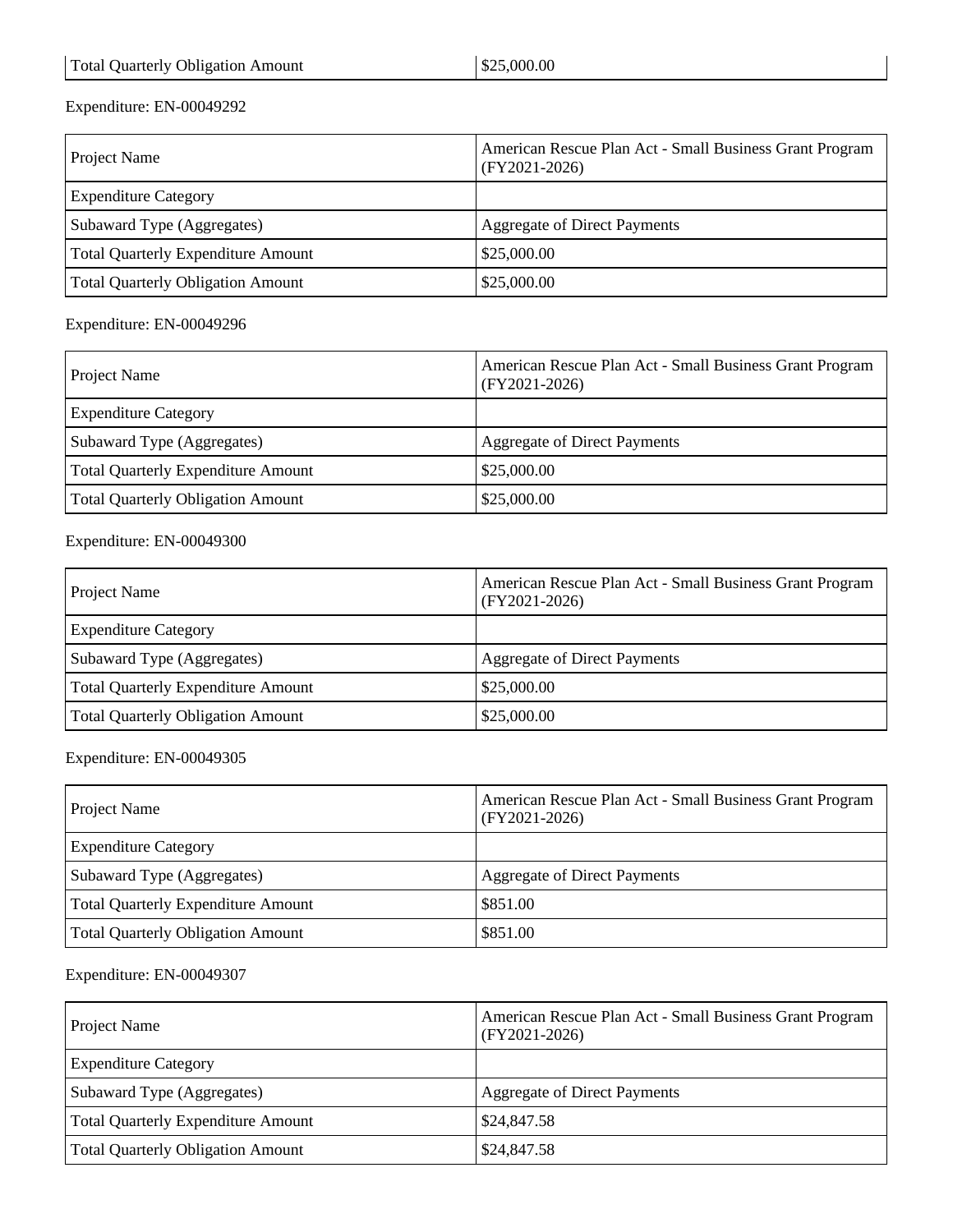# **Report**

## **Federal Financial Reporting**

| Base Year General Revenue                                                                               | \$784,406,894.00                                                                |
|---------------------------------------------------------------------------------------------------------|---------------------------------------------------------------------------------|
| <b>Fiscal Year End Date</b>                                                                             | 9/30/2019                                                                       |
| Growth Adjustment Used                                                                                  | 7.100%                                                                          |
| Actual General Revenue as of 12 months ended December<br>31, 2020                                       | \$809,903,913.00                                                                |
| Estimated Revenue Loss Due to Covid-19 Public Health<br>Emergency as of December 31, 2020               | \$44,490,892.00                                                                 |
| Were Fiscal Recovery Funds used to make a deposit into a<br>pension fund?                               | N <sub>0</sub>                                                                  |
| Please provide an explanation of how revenue replacement<br>funds were allocated to government services | Revenue Replacement funds has not been allocated to<br>government services yet. |

## **Questions on Equity and Evidence**

| 1. Do you have a learning agenda, evidence-building plan, or<br>another strategic approach to using evidence and evaluation<br>for the spending outlined in your Recovery Plan?               |  |
|-----------------------------------------------------------------------------------------------------------------------------------------------------------------------------------------------|--|
| 1. If Yes, Please provide a link                                                                                                                                                              |  |
| 2. Do the performance metrics for the projects listed in the<br>Recovery Plan include data disaggregated by race, ethnicity,<br>gender, income, and other relevant factors?                   |  |
| 3. Do you have a full Community Engagement Plan that<br>accompanies the community engagement activities outlined<br>in your Recovery Plan?                                                    |  |
| 3. If Yes, Please provide a link                                                                                                                                                              |  |
| 4. Do you have a public awareness campaign or other<br>planned dissemination activities to make residents and<br>businesses aware of the SLFRF supported projects from<br>your Recovery Plan? |  |
| 4. If Yes, Please describe in 1-2 sentences and provide a<br>link.                                                                                                                            |  |
| 5. What is the total number of performance indicators across<br>all projects in your Recovery Plan (including mandatory<br>performance indicators)?                                           |  |